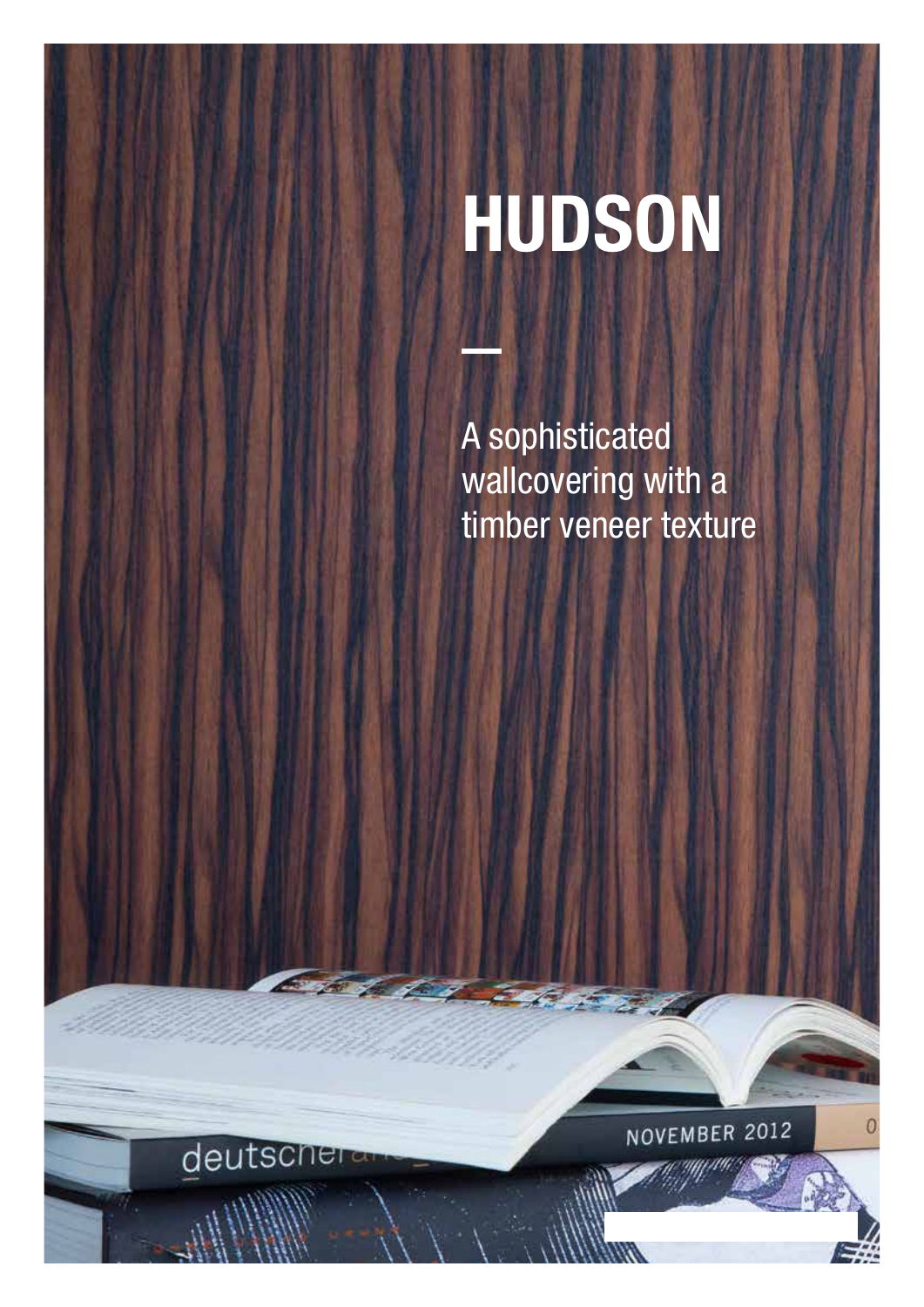## **HUDSON**



White Oak HU101N Hickory HU39



Eucalyptus HU102N Movingui HU107N



Pistachio HU112N Amerello HU41 Jatoba HU103N Mahogany HU31





Black Walnut HU06 Dark Teak HU105N









Black Palm HU35 Dark Cedar HU104N Kingwood HU38 Ironwood HU11







Ash HU01



Golden Oak HU40



Poplar HU37 Pecan HU03





Patterns shown are not to scale Product may vary in colour due to the nature of the media Please refer to website for current colour range